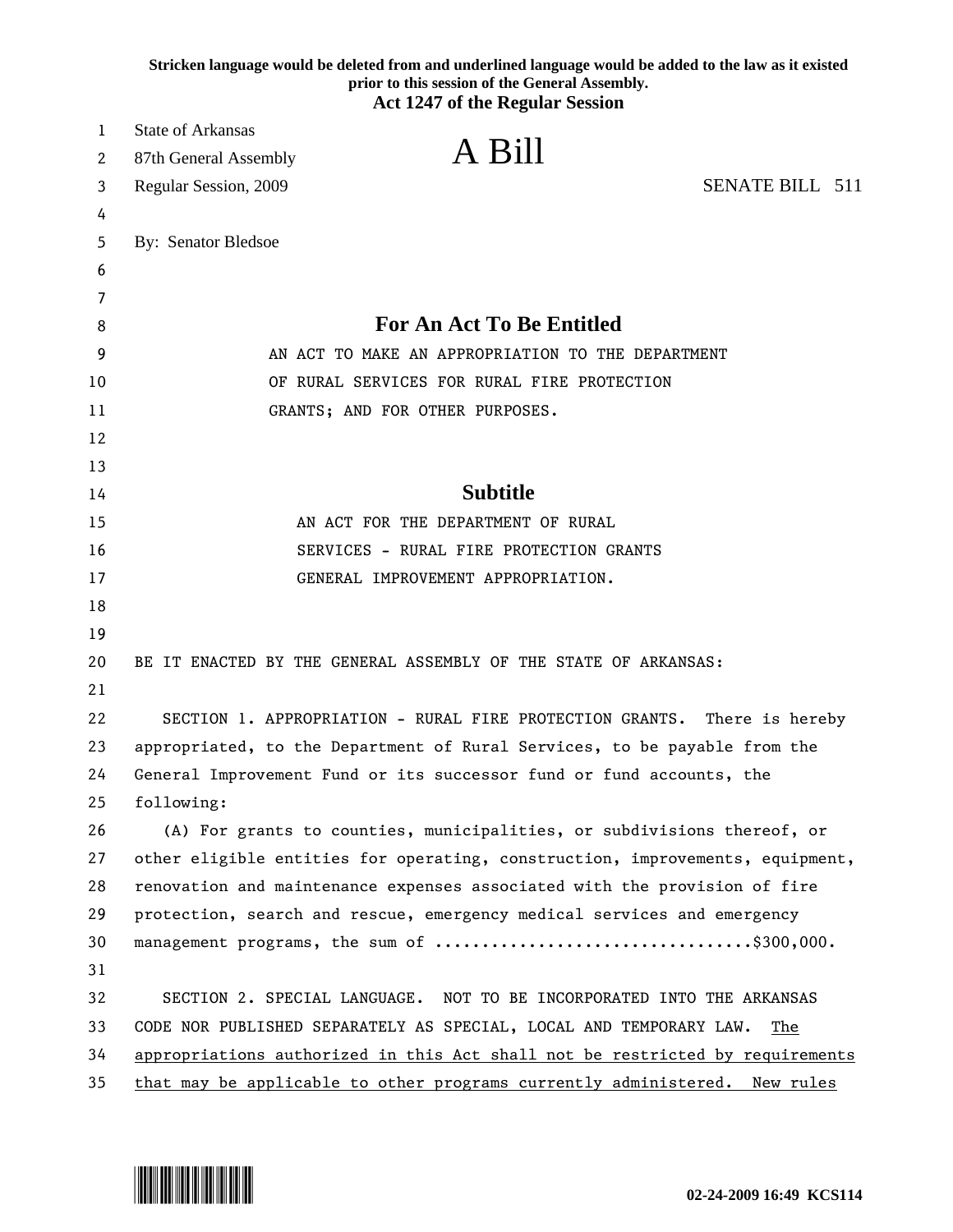1 and regulations may be adopted to carry out the intent of the General

2 Assembly regarding the appropriations authorized in this Act.

3

4 SECTION 3. DISBURSEMENT CONTROLS. (A) No contract may be awarded nor 5 obligations otherwise incurred in relation to the project or projects 6 described herein in excess of the State Treasury funds actually available 7 therefor as provided by law. Provided, however, that institutions and 8 agencies listed herein shall have the authority to accept and use grants and 9 donations including Federal funds, and to use its unobligated cash income or 10 funds, or both available to it, for the purpose of supplementing the State 11 Treasury funds for financing the entire costs of the project or projects 12 enumerated herein. Provided further, that the appropriations and funds 13 otherwise provided by the General Assembly for Maintenance and General 14 Operations of the agency or institutions receiving appropriation herein shall 15 not be used for any of the purposes as appropriated in this act.

16 (B) The restrictions of any applicable provisions of the State Purchasing 17 Law, the General Accounting and Budgetary Procedures Law, the Revenue 18 Stabilization Law and any other applicable fiscal control laws of this State 19 and regulations promulgated by the Department of Finance and Administration, 20 as authorized by law, shall be strictly complied with in disbursement of any 21 funds provided by this act unless specifically provided otherwise by law. 22

23 SECTION 4. LEGISLATIVE INTENT. It is the intent of the General Assembly 24 that any funds disbursed under the authority of the appropriations contained 25 in this act shall be in compliance with the stated reasons for which this act 26 was adopted, as evidenced by the Agency Requests, Executive Recommendations 27 and Legislative Recommendations contained in the budget manuals prepared by 28 the Department of Finance and Administration, letters, or summarized oral 29 testimony in the official minutes of the Arkansas Legislative Council or 30 Joint Budget Committee which relate to its passage and adoption.

31

32 SECTION 5. EMERGENCY CLAUSE. It is found and determined by the General

33 Assembly, that the Constitution of the State of Arkansas prohibits the

34 appropriation of funds for more than a one (1) year period; that the

35 effectiveness of this Act on July 1, 2009 is essential to the operation of

36 the agency for which the appropriations in this Act are provided, and that in